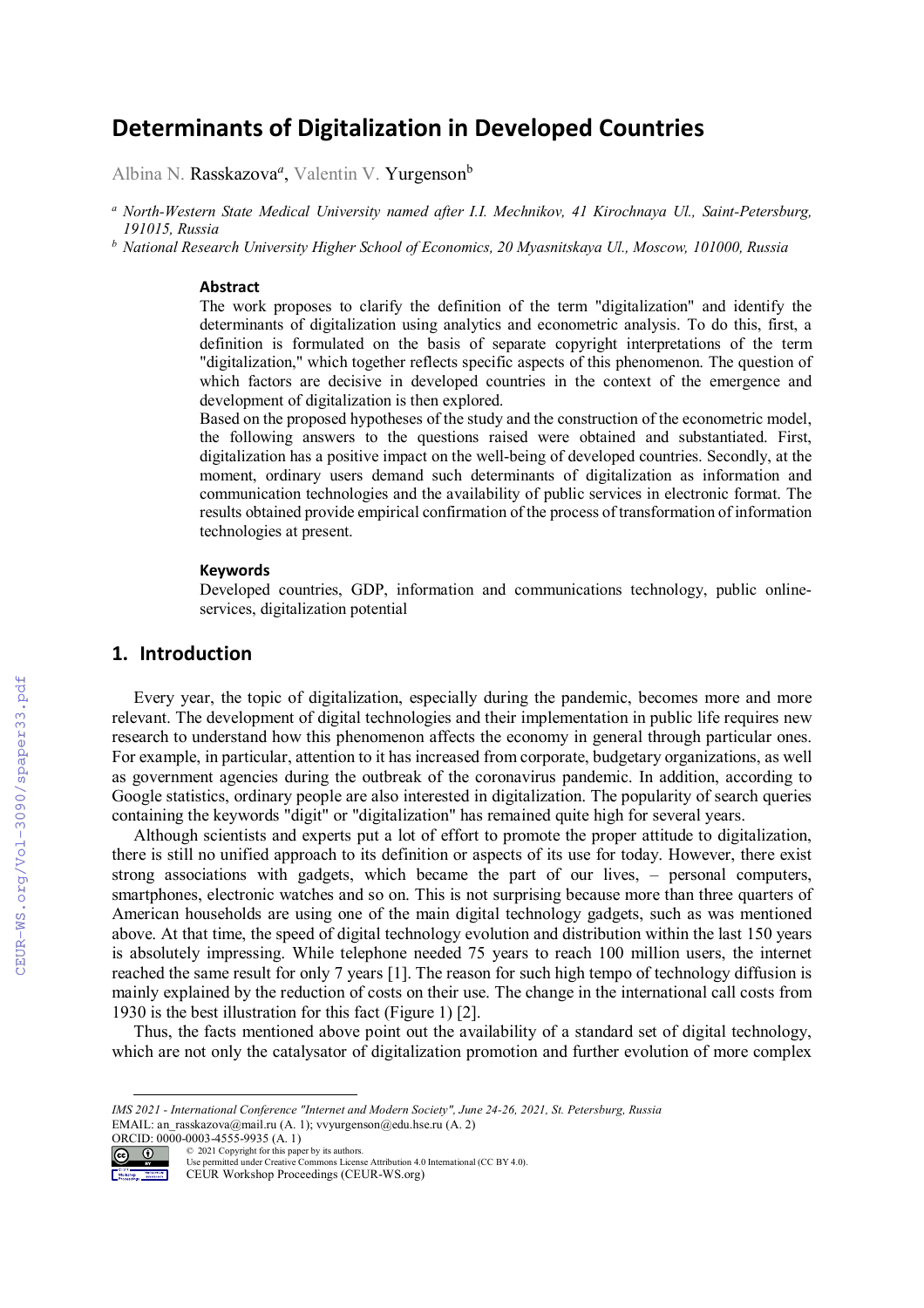technology, but also support significant technological transformations related to numerous spheres of our life. All this indicates the relevance of this study.



**Figure 1**: International calling costs from New York to London (relative to 1930), %

## **2. Use of digital technology**

In terms of social relations invention of smartphone and cheap mobile internet caused a boom of social networks and messengers, which rapidly became a part of our everyday life and, hence, turned upside down our beliefs about sociocultural interaction.

Business made its contribution to digitalization, too. The internet expansion served as one of the major factors of its active evolution lately. First of all, the new trend of e-commerce was born. It allows customers to purchase goods at lower prices in comparison with classic retailers not even leaving their house. At the same time, sellers get the opportunity to save significant amounts of money on keeping offline stores. Secondly, now it is much easier for entrepreneurs to advertise their goods and services and look for clients through the new channels – websites and pages in social networks. This kind of approach reduced entering barriers into creation of their own business for novice entrepreneurs and cut marketing expenses for existing companies. An illustrative example is the largest online-retailer Amazon. This company, which not only realized its potential thanks to digitalization, but, in many ways, is at the forefront of its development, investing tens of billions of dollars in research and innovative developments [3].

Despite the fact that creation of all developments related to digitalization and its evolution became real owing to the work of scientists, further implementation of digital technology and advanced methods of collection and processing information allowed to boost science at a new level. First computers in universities simplified the process of research a lot: many operations were automatized, and calculations accelerated. Moreover, growth of the internet network opened an access to vast variety of data sources and databases and gave an opportunity of cooperation and experience sharing with abroad colleagues. To add more, the sphere of education was affected by the colossal breakthrough: it became able to get all necessary knowledge studying via open online courses from world leading universities.

Let us restate that many types of digital technology are a part of our everyday life, and scientists and developers all over the world hold even more researches and experiments. Yet, only now we start to assimilate it and identify the process of digitalization as a part of something great and very meaningful, namely, the Fourth Industrial Revolution. A lot is told about it by famous economist, founder and president of the World Economic Forum Klaus Schwab in his eponymous book.

Nevertheless, for the purpose of further active and sustainable growth of national and world economies it is necessary to understand what factors play the key role in establishment of main driver of these transformations – digitalization. In next section we analyze the literature in order to get basic concepts of terminology and digitalization determinants.

## **3. Literature review, terminology and problem statement**

Literature review related to digitalization allowed to point out several features in formulation of this concept. On the one hand, when we talk about digital transformation, we often think that we are talking about the usual digitization of information. On the other hand, if we are talking about the application of digital technologies (blockchain, big data processing, artificial intelligence, etc.) to a specific subject area – finance, sociology, medicine, etc. [4], then we are talking about the development of the digitalization process [5]. Sometimes we consider the process of digitalization through the prism of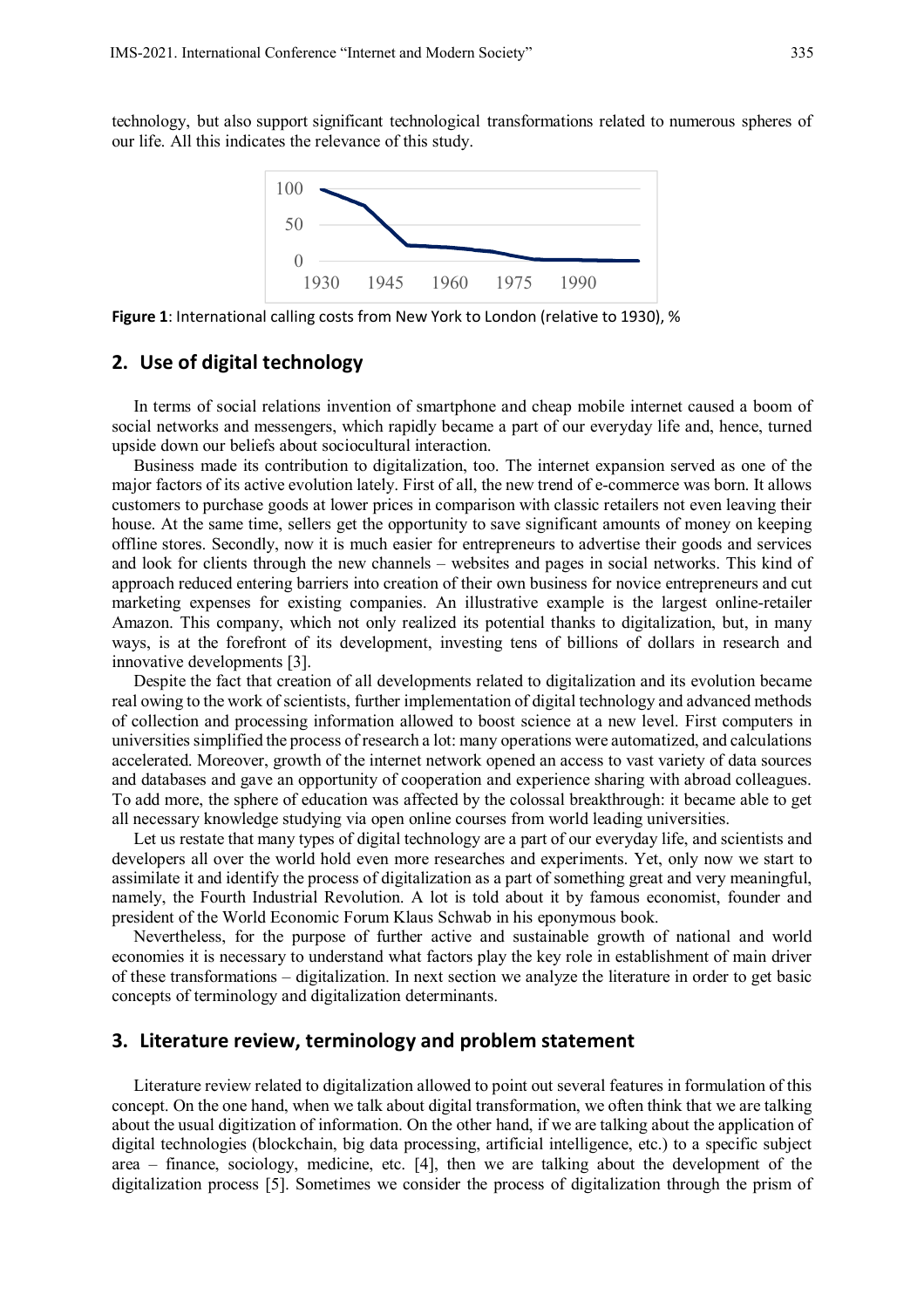destabilizing structures that are currently used by non-digital tools in socio-technical systems [6]. Thus, we will clarify the definition of the term "digitalization" taking into account the wording of different authors. Digitalization is a dynamic process in which, on the basis of digital technologies, the transformation of existing socio-technical systems is carried out with the simultaneous creation of new or transformation of existing value systems for all members of society – individuals, organizations, businesses, and the state by involving them in this process through interaction.

It follows that as a result of the digitalization process, the use of new digital tools either focuses on solving certain groups of research tasks [4, 7, 8], or develops at the level of macro relations in a rather theoretical framework without using any data [5, 9, 10], or discover digitalization on a scale of particular countries [11, 12]. However, the problem of evaluating the impact of digitalization on the economies of developed countries is still, largely, unsolved. This study is going to fulfill this blank via construction of econometrics model in the next section.

To sum up, the search for determinants – factors of influence on the development of digitalizationis the goal of this study. At the same time, the object of our research is the independent reality of digitalization, and the subject is the determinants of this fact. Since the developed countries, as a rule, are the main engines of technological progress of mankind and transformations in various spheres of the economy as a result of previous industrial revolutions, we address our research to the developed countries. Work in a such context gives an opportunity to examine precisely original determinants.

The goals of the research are following:

- To specify the definition of the term "digitalization" on the base of other authors' definitions;
- To identify the determinants of digitalization based on econometric analysis.

## **4. Data and methodology**

Let us take into consideration the fact that availability of digital technology played a crucial role in their establishment and dynamic increment of digitalization potential. Hence, it is logical to make the following assumptions. Imagine that the "starter pack" of digital technology is rather costly, or the access to it is associated with a range of special restrictions, such as signing of non-disclosure of information agreement or use of this technology within a strictly stated regulation. Presumably, that kind of approach would leave the access to digital technology among the small group of interested parties – scientists, military and large transnational corporations, – rather than allow distributing them broadly. Taking into account that determinant (after the Greek "determi nans, ntis" – defining) is a factor that conditions different actions or phenomena (in particular, digitalization), the preceding argument is considered to be necessary and sufficient for highlighting availability as one of the determinants of digitalization.

For detecting the other determinants of digitalization, it is needed to clarify some key ideas of the research. The group of developed countries might vary depending on selection criteria and methodology. Therefore, in order to avoid disagreement, within the framework of this study, developed countries are understood to be those who are given the appropriate status in the latest version of the UN report World Economic Situation and Prospects 2018 (Table 1)

With many massive and widespread phenomena, it often happens that terms related to them begin to be actively used by native speakers in everyday life. However, the use of such neologisms does not always occur consciously, with an understanding of the meaning of the word. Especially, this applies to those phenomena that have recently appeared, and digitalization in this case is no exception. Let's figure out what this broad concept implies.

The Cambridge Dictionary defines the word "digital" as "describing information about an object recorded or transmitted by computer technology" [12]. Their colleagues from Merriam-Webster interpret the term "digitalization" in a similar way: "the process of converting something into digital form" [13]. In the book Digitalization in Open Economies [14], Michael Vogelsang also emphasizes that digitalization means "expressing information in the form of strings of zeros and ones," the so-called binary or binary code.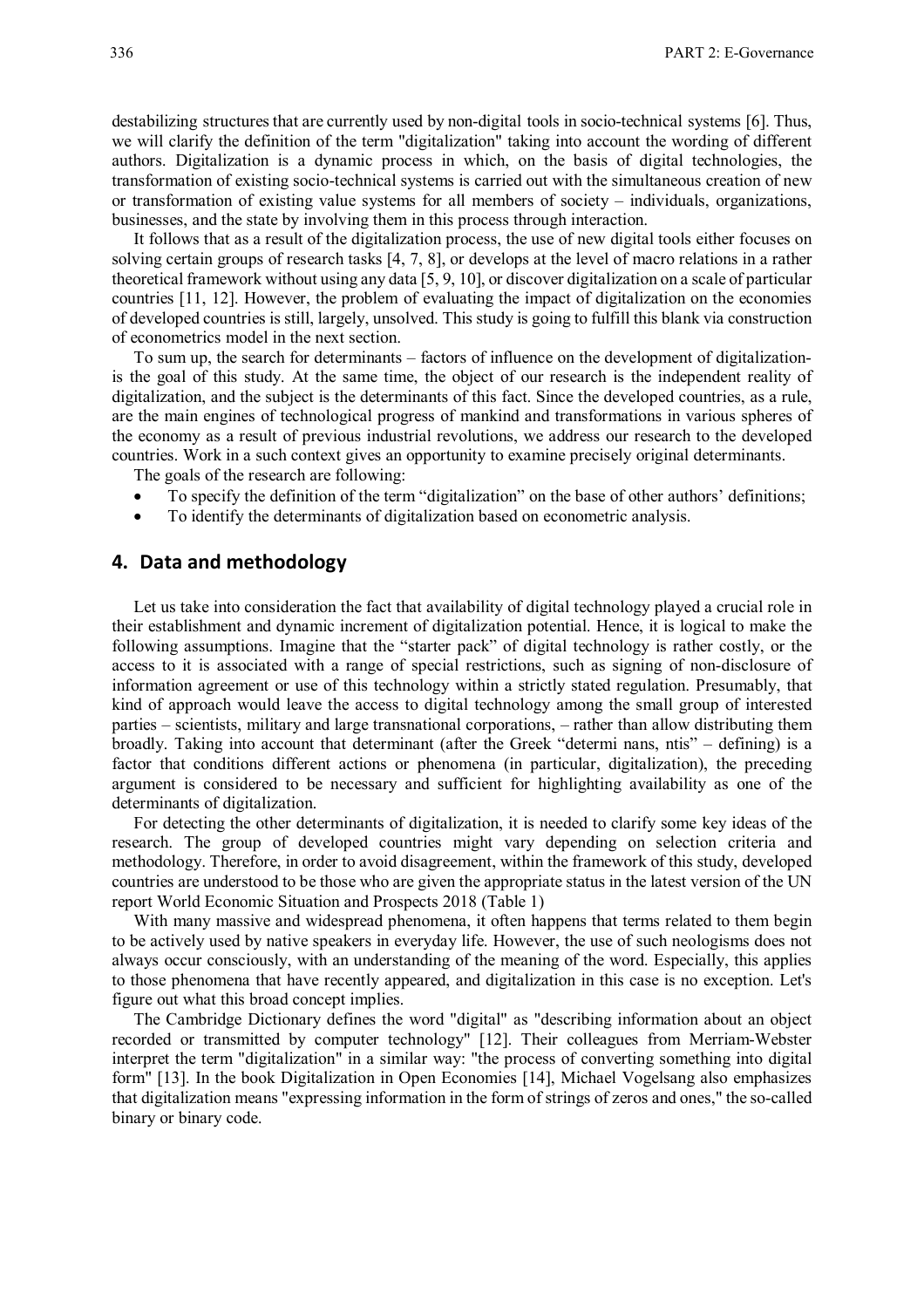| Australia       | Cyprus         | Germany | Japan              | New Zealand | Slovenia      |
|-----------------|----------------|---------|--------------------|-------------|---------------|
| Austria         | Czech Republic | Greece  | Latvia             | Norway      | Spain         |
| Belgium         | Denmark        | Hungary | Lithuania          | Poland      | Sweden        |
| <b>Bulgaria</b> | Estonia        | Iceland | Luxembourg         | Portugal    | Switzerland   |
| Canada          | Finland        | Ireland | Malta              | Romania     | United        |
|                 |                |         |                    |             | Kingdom       |
| Croatia         | France         | Italy   | <b>Netherlands</b> | Slovakia    | United        |
|                 |                |         |                    |             | <b>States</b> |
|                 |                |         |                    |             |               |

## **Table 1**

The list of developed countries regarding un world economic situation and prospects

These definitions cannot be considered completely incorrect, but they refer to a completely different term, which is very consonant with digitalization (digitization) and is largely associated with it digitization (digitization). Yes, data digitization is an integral part of digital transformation, but it is far from all digitalization. Unfortunately, not everyone fully understands this difference, from where confusion arises. Many authors investigating the phenomenon of digitalization note this in their works and, as a rule, make all the necessary explanations at the beginning of the articles so that the reader is not confused about the terminology used [15, 5]. Review the major versions and make a comprehensive definition.

Parviainen et al. [16] on the basis of the studied literature give several versions of the wording at once:

1. "Changes associated with the application of digital technologies in all aspects of human society";

2. "The ability to transfer existing products or services to digital counterparts, thus creating advantages over material objects";

3. "Adapting or increasing the use of digital or computer technologies by an organization, industry, state, etc."

Hagberg et al. [4] draw attention to the fact that, using the term "digitalization," we should mean by it a dynamic and open to change concept that continues its development, rather than something formed and completed. Moreover, it is accompanied by a wide involvement of people and organizations in the process of its formation through daily procedures of social interaction.

And finally, Yoo et al. [5, C.7] see digitalization through the prism of destructive transformations of existing sociotechnical structures, which were previously provided with non-digital means. In other words, the authors say that technological changes alone are not enough, since not all inventions have an equally significant influence on the further vector of development of society and are able to create or significantly change an established system of values. As an example, the introduction of digital switching by telecom companies in the 1970s and a digital camera are compared. Both technologies made a significant contribution to the evolution of technological progress, but, obviously, only one of them was able to change the appearance of modern society.

Given all the features of digitalization on which researchers emphasized, we can conclude that that digitalization is a dynamic, open process during which the fundamental transformation of existing sociotechnical structures takes place with the simultaneous creation or change of an established value system by increasing the use of digital technologies by all members of society - individuals, organizations, the state - and their active involvement in this process through daily interaction.

Thus, digitalization is a new, non-standard and rather large-scale phenomenon, and it is understood intuitively that this topic should be studied comprehensively. However, the number of problems arises in attempts to build a correct model evaluating the impact of digitalization on economic development.

In our study, we will take GDP per capita as an endogenous variable (in constant 2011 prices in international dollars. The choice of this variable is explained by the presence of the impact of any technological revolution on economic growth. This indicator serves as a rather adequate proxy of economic development because it expresses the average amount of goods and services per one citizen. Therefore, the higher the indicator the better. Furthermore, the values in international dollars allow comparing standards of living among different countries due to adjustment of real GDP per capita for purchasing power parity.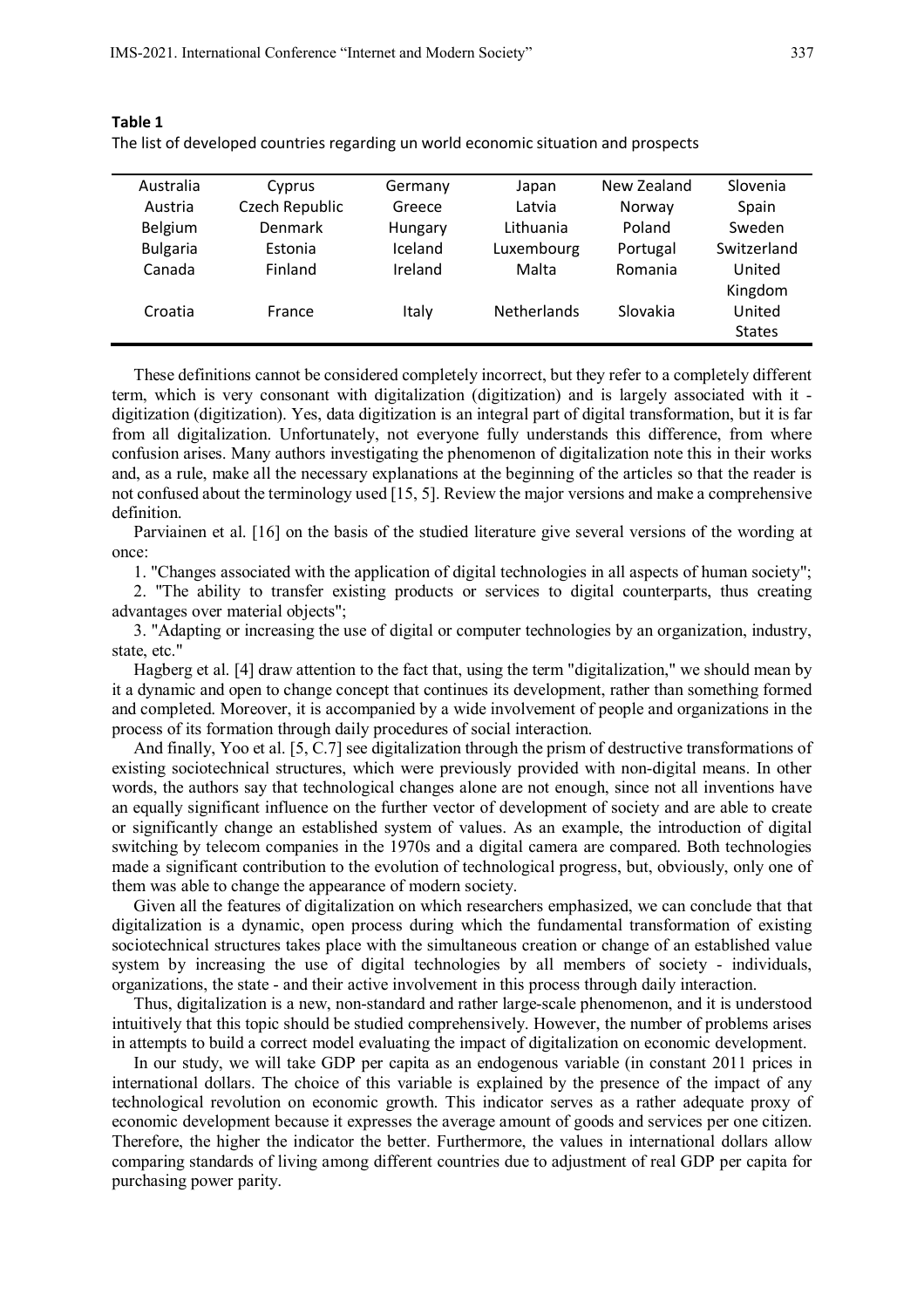When choosing regressors, we followed the following arguments. On the one hand, the use of expanded massive of separate regressors in the model would lead to its overload: loss of degrees of freedom and, as a consequence, significant deformation of the coefficients estimates. On the other hand, selection of some limited set of regressors would make the model unrealistic. The optimal solution to this problem is the use of indices related to digitalization as regressors. In that case, the exogenous variables cover the wide range of aspects of digitalization not overloading the model. Undoubtedly, this is an advantage of exploiting such approach.

Also it is important to mention that the indices are constructed for various purposes by different organizations. That is why some of the sub-indices might be identical or contain similar indicators in them. It might directly lead to appearance of multicollinearity in the model and biased evaluation of coefficients. To avoid this issue, the selected indices were adjusted in a way that no correlating patterns were left in these indices. The methodology of indices calculation maintained.

Thus, the following digitalization indices are set up as the model regressors.

The first is ICT Development Index (IDI) without sub-index ICT Skills. We refused to take into account the sub-index of skills in the field of ICT in our study. Despite the fact that this skill is important, however, the informatization of society covers all areas of human activity for a long time. Therefore, the study of this factor in the context of this study will be incorrect.

The second is Online Service Index (OSI), the sub-index of E-Government Development Index (EGDI) that reflects the quality of access to public online-services (websites and Internet portals of ministries, social and health organizations etc.). Two other sub-indices of EGDI: Human Capital Index (HCI) and Telecommunication Infrastructure Index (TII) were dropped because the parameters coincident to TII were accounted in IDI, while HCI parameters were accounted in GII.

The third factor is the Global Innovation Index (GII) with four sub-indices - "Human Capital", "Business Complexity", "Knowledge and Technology Output" and "Creative Output". In our view, the adjusted GII almost fully reflects the potential for digitalization of the economy. At the same time, we take into account human capital, its efficiency and the effect of innovation. But to assess the net effect of this potential, we do not take into account the factors of influence of state and market institutions. Since the selected indicators are independently published by different responsible organizations, they may not coincide with each other. Thus, the data were collected in the most possible coinciding periods: 2008, 2010, 2012 and 2017. In total, the group has 144 observations "country-year".

The model is formalized as follows:

$$
\ln(GDP\ per\ capital_{PPP}^{2011})_{it} = \beta_0 + \beta_1 OSI_{it} + \beta_2 IDI\_adj_{it} + \beta_3 GI\_adj_{it} + \varepsilon_{it},\tag{1}
$$

where the coefficients of all regressors are assumed to be positive and reflect a certain side of the formation of digital techniques in their micro - and macro-interaction with humans. The experience of technological breakthroughs during the period of industrial revolutions justifies our assumption about the positive impact on the standard of living of this symbiosis. We formulate hypotheses:

H1: The OSI coefficient is positive  $(\beta \ 1>0)$ .

The easier access to public services in a country, the higher the standard of living of the population. H2: The coefficient IDI adj is positive ( $\beta$  2>0).

A well-developed ICT base in the country contributes to the automation of production processes, which in turn has a positive impact on increasing labor productivity.

H3: The coefficient of GII adj is positive ( $\beta$  3>0).

Each of sub-indices in GII adjusted reflect different features of digital technology evolution and its synergy with a human. Based on the accepted theoretical assumptions and their analysis, we can conclude that such a combination influences positively on standards of living.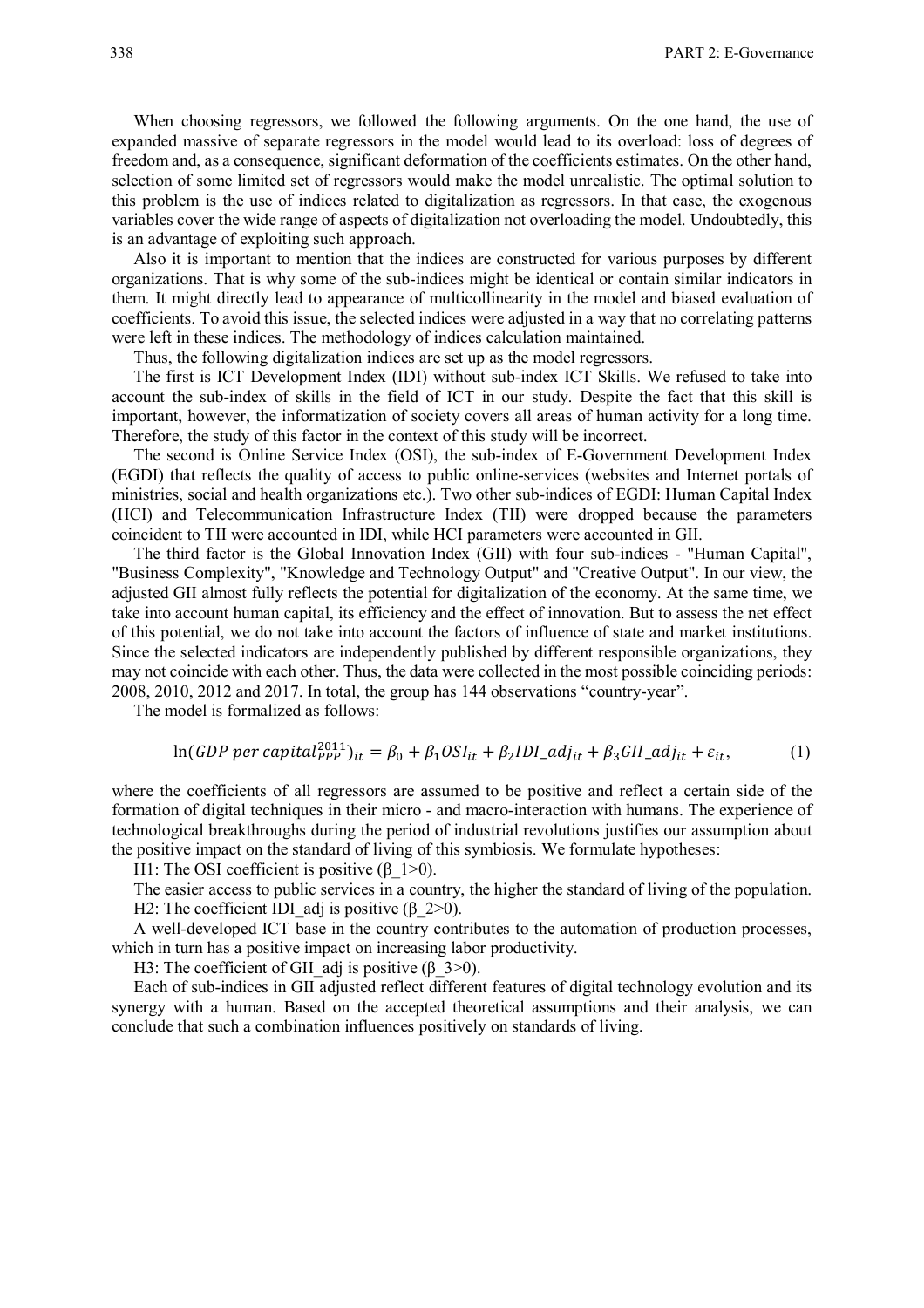## **5. Empirical results and discussion**

The absolute values of each indicator vary depending on the methodology as follows: OSI - from 0 to 1, IDI - from 0 to 10, GII - from 0 to 100. Their relative value is in the range from 0% to 100%. Since multiplication by 100 and 10 of the OSI and GII indicators, respectively, does not affect the estimates of the coefficients, we apply this operation for convenience.

|             | (1)         | (2)       | (3)   | (4)        |
|-------------|-------------|-----------|-------|------------|
|             | <b>Mean</b> | Std. Dev. | Min   | <b>Max</b> |
| OSI         | 66.46       | 18.06     | 28.89 | 100.00     |
| IDI_adj     | 52.68       | 9.32      | 30.52 | 71.04      |
| GII_adj     | 44.04       | 8.12      | 28.35 | 64.60      |
| No. of obs. | 144         |           |       |            |

#### **Table 2**  Descriptive Statistics

No. of countries: 36. Periods: 2008, 2010, 2012, 2017.

Analysis of descriptive statistics of regressors (Table 2) shows us not the most ideal results on the achievements in the field of digitalization on the part of some developed countries. The average value is close to the 50th percentile, 2 of the top 3 indicators have values no higher than 75%, and, in addition, the gap between leaders (max) and supporters (min) is quite noticeable. All of that demonstrates the existing improvement potential, which is only to be unleashed.

Although the matching patterns were removed from the selected indices as far as possible, the presence of a statistically significant correlation between the regressors is revealed by the correlation matrix (Table 3). In our case, this value is at the level of 1%, which is somewhat alarming. However, existing correlation of different degree between exogenous variables does not signal about the obligatory presence of multicollinearity. Let us make coefficients estimation and some necessary tests in Stata to prove that.

## **Table 3**

| ັ                            |            |            |         |  |
|------------------------------|------------|------------|---------|--|
|                              | OSI        | IDI_adj    | GII_adj |  |
| OSI                          |            |            |         |  |
| IDI_adj                      | $0.568***$ |            |         |  |
| GII_adj                      | $0.604***$ | $0.770***$ |         |  |
| *p<0.10, **p<0.05, ***p<0.01 |            |            |         |  |

Correlation matrix of regressors

Besides the main model, the LSDV model (Least Squared Dummy Variable), which is similar to Fixed Effects, was built and estimated in order to run tests for multicollinearity and evaluate some parameters that Stata calculates incorrectly for panel data models, for example, R2 adjusted (Table 4).

Low values of VIF for the each regressor (Table 5) confirm that the minimal existing multicollinearity the model does not significantly affect the estimates of the coefficients. Therefore, the expected conclusions derived from this simulation may well be considered relevant (empirical rule: if VIF < 10, then the presence of multicollinearity in the model is not a serious problem).

The P-value of the F-statistic is below 0.05 and all the coefficients that are significant at the 10% level (one of them at the 1% level) demonstrate the overall quality of the model. At the same time, it can be noted that the hypothesis of positive coefficients with OSI and IDI \_ adj is not rejected. Because improving the infrastructure of information and communication technologies and the availability of public services online undoubtedly have a positive impact on improving the social well-being of developed countries.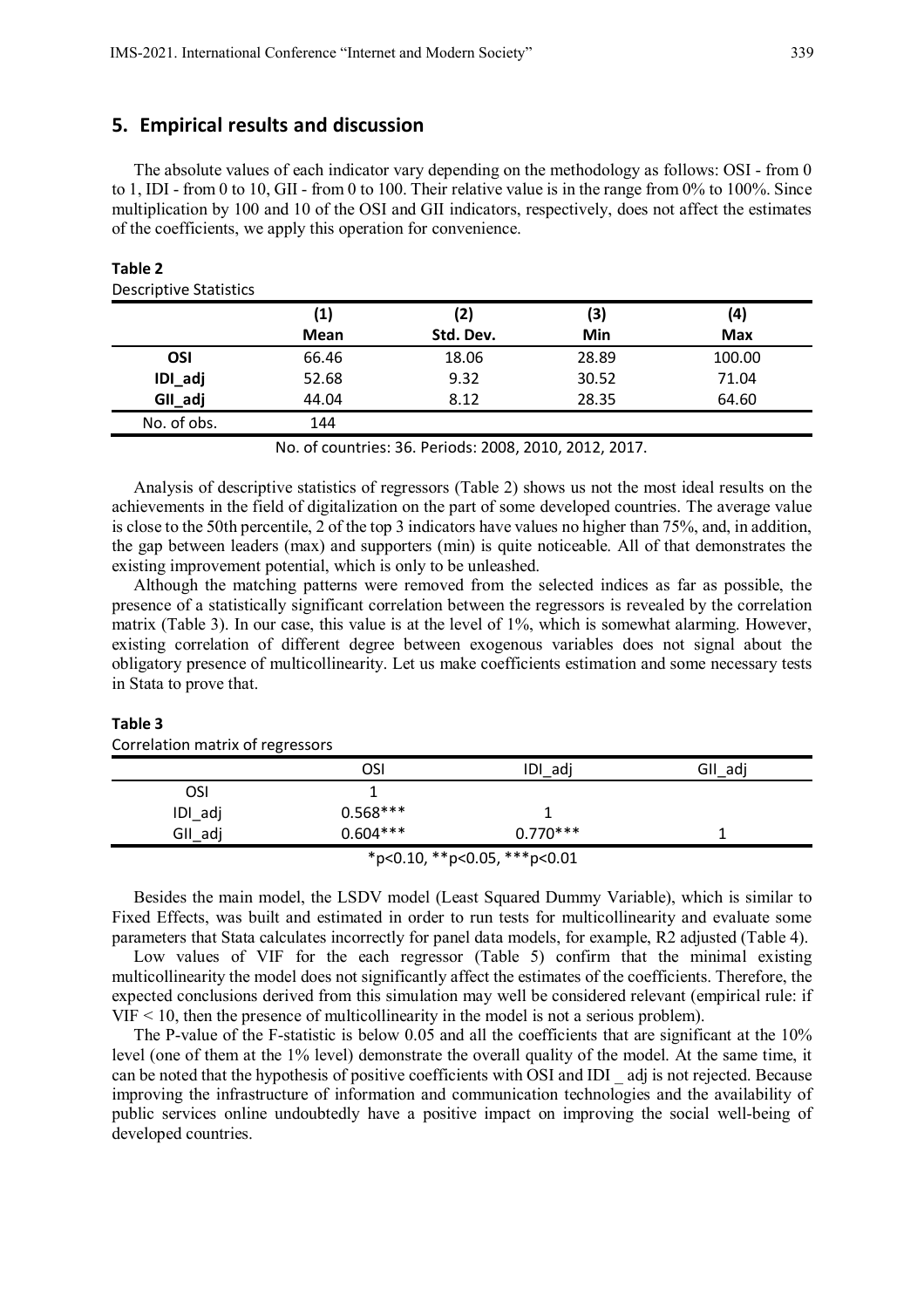| $\left( 1\right)$ |          |                                                            | (2)         |
|-------------------|----------|------------------------------------------------------------|-------------|
|                   |          |                                                            | <b>LSDV</b> |
| $0.0010*$         | (0.0543) | $0.0010*$                                                  | (0.0543)    |
| $0.0045***$       | (0.0110) | $0.0045***$                                                | (0.0110)    |
| $-0.0027*$        | (0.0015) | $-0.0027*$                                                 | (0.0015)    |
|                   |          |                                                            |             |
|                   |          |                                                            |             |
|                   |          |                                                            |             |
|                   |          |                                                            | 0.9730      |
|                   |          |                                                            | 136.5403    |
|                   |          |                                                            | 0.0000      |
|                   |          | Panel FE<br>0.3298<br>0.5273<br>0.2108<br>9.3487<br>0.0000 |             |

## **Table 4**  Results of model coefficients estimation

**Table 5** 

\* p<0.10, \*\* p<0.05, \*\*\* p<0.01

The hypothesis that the coefficient of GII adj is positive is rejected. This can be explained as follows. Our assumption of a positive relationship between the development of technology and knowledge and living standards suggested achieving economic growth in the long term and did not take into account the fact that any technological innovations and the associated retraining of specialists have the practice of paying off not at the time of innovation, but after some time. This phenomenon is known in economic theory as an investment lag.

| Table 5                   |            |  |  |  |
|---------------------------|------------|--|--|--|
| VIF values for regressors |            |  |  |  |
| Regressor                 | <b>VIF</b> |  |  |  |
| <b>OSI</b>                | 3.81       |  |  |  |
| IDI_adj                   | 4.20       |  |  |  |
| GII_adj                   | 5.59       |  |  |  |
| Average                   | 4.53       |  |  |  |

In summary, digitalization has a positive impact on the well-being of developed countries, but at the moment, the key drivers of digitalization growth are simpler and more understandable information and communication technologies and the availability of public services in electronic form.

## **6. Conclusion**

By the end of the study the following results are obtained. The decisive factors of emergence and evolution of such a large-scale phenomenon as digitalization were considered. The accent of the research was made on developed countries for the purpose of detecting the most important pure determinants of digitalization. The definition of the term "digitalization" was specified and improved on the basis of other authors' works in a way that it reflects all the aspects of this phenomenon. It was shown that in modern science digitalization is examined in a framework of practical works with differentiation into levels "individual – company – industry – country", and in a framework of theoretical and methodological works.

At the stage of analytics and econometric analysis, the goals of the study were achieved: the concept of digitalization was clarified and the desired determinants of digitalization were determined. Based on the simulation results, you can draw the following conclusion: Developed countries are currently undergoing a transformation of information technology and acquiring the necessary knowledge to manage it. However, this stage is accompanied by certain investments that have not yet paid off. Therefore, the result of our study demonstrates the fact that progress in these areas of processes, caused by a one-time increase in the GII \_ adj indicator (adjusted Global Innovation Index), which takes into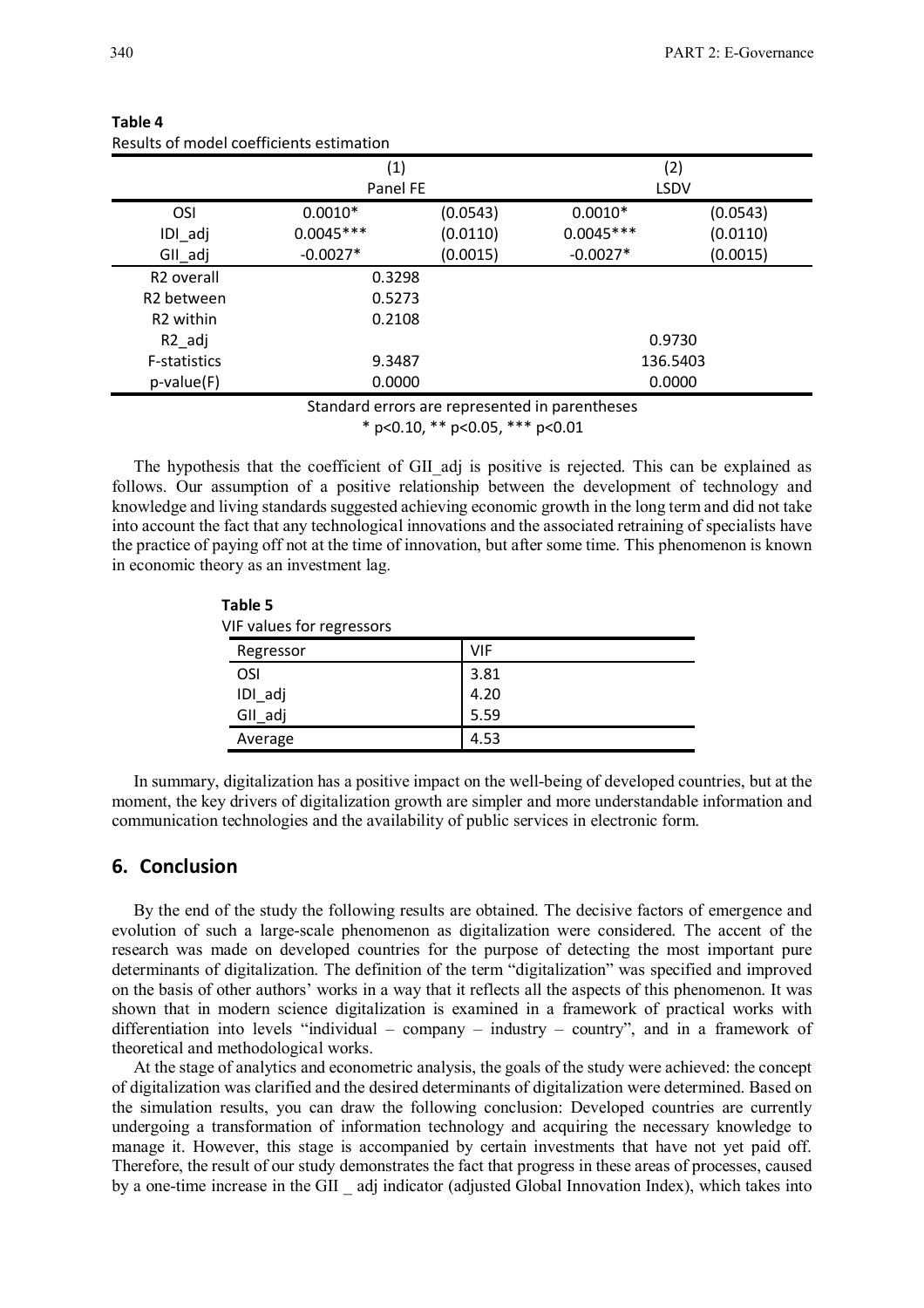account human capital and its effectiveness in conjunction with the introduction of innovation, leads to a slight decrease in real gross domestic product per capita by 0.27%.

At the same time, this decline is offset by successes in other areas. Thus, the specific growth of the OSI (Online Service Index), reflecting the quality of access to public online services and the IDI \_ adj (adjusted ICT Development Index), reflecting the level of development of the ICT base of the country, lead to a cumulative growth of real GDP per capita by almost 0.55%. Clearly, this is more than enough to cover the undisclosed potential of progressive innovation.

Thus, digitalization positively affects the well-being of developed countries, but at the moment, simpler and more understandable technologies for common users are a key driver of growth in the framework of digitalization.

# **7. References**

- [1] R. Dreischmeier, K. Close, and P. Trichet, The Digital Imperative, BCG.Perspectives, 2015.
- [2] Trade and Globalization, Our World in Data. URL: https://ourworldindata.org/trade-andglobalization/
- [3] W. Loeb, Amazon Is The Biggest Investor In The Future, Spends \$22.6 Billion On R&D, Forbes, 01.11.2018. URL: https://www.forbes.com/sites/walterloeb/2018/11/01/amazon-is-biggestinvestor-for-the-future/
- [4] J. Hagberg, M. Sundstrom, and N. Egels-Zandén, The digitalization of retailing: an exploratory framework, International Journal of Retail & Distribution Management, 7(44), 2016, pp. 694-712. doi: 10.1108/IJRDM-09-2015-0140
- [5] Y. Yoo et al., Unbounded Innovation with Digitalization: A Case of Digital Camera, Academy of Management Annual Meeting, 2010. URL: https://www.researchgate.net/publication/48926382\_Digitalization\_and\_Innovation
- [6] H. Taherdoost, S. Sahibuddin, N. Jalaliyoon, E-Services Usage Evaluation; Applications' level of Co-Creation and Digitalization, International Journal of Academic Research in Management, 2 (1), 2013, pp. 10-18. URL: https://www.researchgate.net/publication/282653991\_E-Services Usage Evaluation Applications' level of Co-Creation and Digitalization
- [7] L. Biggiero, Industrial and knowledge relocation strategies under the challenges of globalization and digitalization: the move of small and medium enterprises among territorial systems, Entrepreneurship and Regional Development, 6(18), 2006, pp. 443-471. doi: 10.1080/08985620600884701
- [8] J. Cenamor, D. Rönnberg Sjödin, and V. Parida, Adopting a platform approach in servitization: Leveraging the value of digitalization, International Journal of Production Economics, 192, 2017, pp. 54-62. doi: 10.1016/j.ijpe.2016.12.033
- [9] C. Klötzer, A. Pflaum, Toward the Development of a Maturity Model for Digitalization within the Manufacturing Industry's Supply Chain, In: Proceedings of the 50th Hawaii International Conference on System Sciences, 2017, pp. 1-10. doi: 10.24251/HICSS.2017.509
- [10] J. Zhou, Digitalization and intelligentization of manufacturing industry, Advances in Manufacturing, 1, 2013, pp. 1-7. doi: 10.1007/s40436-013-0006-5
- [11] M. Billon, F. Lera-Lopez, and R. Marco, Differences in digitalization levels: a multivariate analysis studying the global digital divide, Rev World Econ, 146, 2010, pp. 39–73. URL: https://doi.org/10.1007/s10290-009-0045-y
- [12] Cambridge Advanced Learner's Dictionary, Third Edition, Cambridge, Cambridge University Press, 2008.
- [13] Definition of "digitalization", Merriam-Webster Dictionary. URL: https://www.merriamwebster.com/dictionary/digitalization/.
- [14] M. Vogelsang, Digitalization in open economies: Theory and Policy Implications, Berlin, Springer-Verlag Berlin Heidelberg, 2010.
- [15] C. Legner et al., Digitalization: Opportunity and Challenge for the Business and Information Systems Engineering Community, Business & Information Systems Engineering, 59(4), 2017, pp. 301-308.